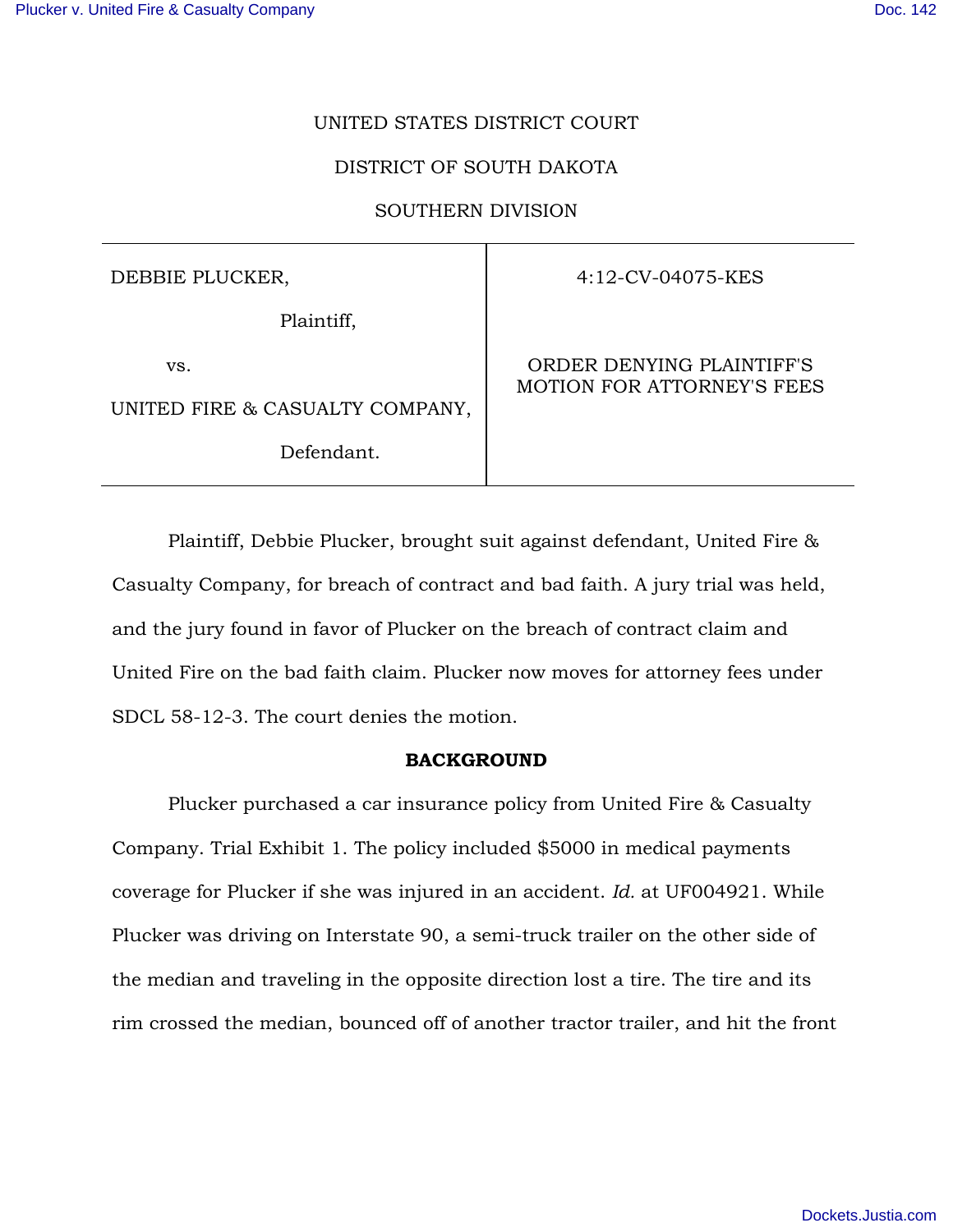of Plucker's car. As a result of the accident, Plucker started treating with Dr. Lanpher, her chiropractor.

 Under the terms of the insurance contract, Plucker needed to grant United Fire access to her medical records before she could receive payment for her medical bills. Typically, United Fire got an insured's medical records by having the insured sign a medical release authorizing United Fire to have access to the records. After the accident, United Fire sent Plucker a copy of its standard medical release, but Plucker felt uncomfortable signing the form as written. To alleviate her concerns, Plucker redacted the parts of the medical release that authorized the release of medical records related to prior alcohol use, drug abuse, and psychiatric treatment. Plucker also added language limiting the validity of the release. United Fire did not accept the altered release and told Plucker no medical provider would accept the changes she made to the release.

 As an alternative to signing an unaltered medical release, United Fire told Plucker she could submit her own medical records. Plucker attempted to retrieve her records from Dr. Lanpher, but she was unable to get them. Plucker discussed with her insurance agent the problems she was having with United Fire. The insurance agent wrote to United Fire asking, "Why are we treating our own insured like the enemy?" Trial Exhibit 9.

 After Plucker hired a lawyer, her lawyer wrote to United Fire three times and asked it to reconsider its decision to not pay Dr. Lanpher's bills. United Fire still did not pay the claim. After Plucker filed her lawsuit, she signed a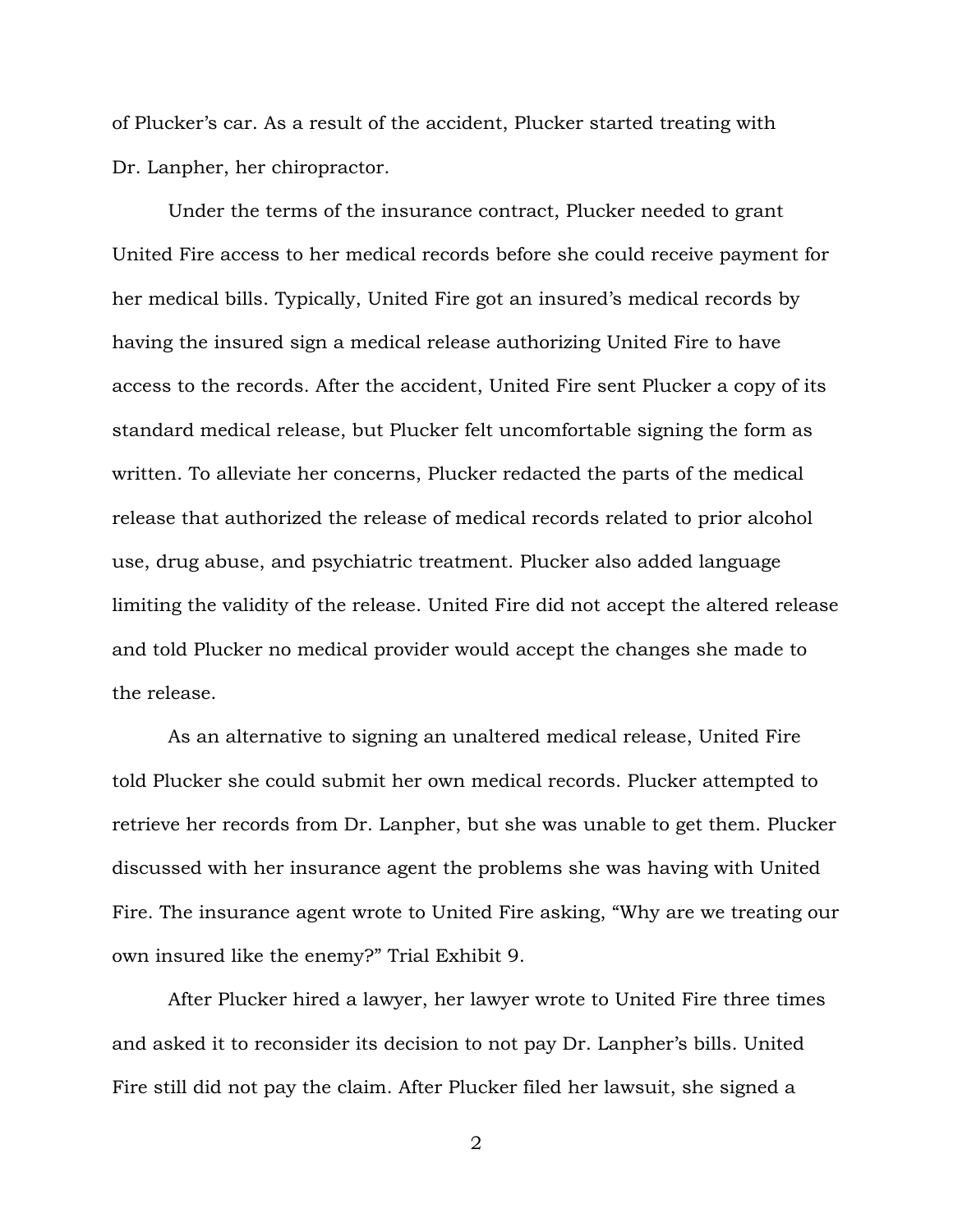medical authorization in essentially the same form as that provided by United Fire and authorized the release of her medical records to her attorneys. After her attorneys received and disclosed the medical records to United Fire, United Fire paid the claim in full. When the case went to trial, the jury awarded Plucker \$100 in damages on her breach of contract claim. It found in favor of United Fire on the bad faith claim.

 Plucker now seeks \$143,660.48 as reasonable attorney fees and sales tax under SDCL 58-12-3. Plucker argues United Fire acted unreasonably by (1) not accepting Plucker's altered medical release, (2) not sending Dr. Lanpher the altered medical release, (3) telling Plucker she could submit her own medical records, and (4) not otherwise helping Plucker obtain the medical records. Docket 134 at 1-3.

# **LEGAL STANDARD**

 The court may award Plucker attorney fees if United Fire "refused to pay the full amount of [Plucker's] loss, and that such refusal [was] vexatious or without reasonable cause . . . ." SDCL 58-12-3. The statute allows for the collection of "reasonable attorney's fees necessarily incurred in defending or enforcing a valid insurance contract right." *All Nation Ins. Co. v. Brown*, 344 N.W.2d 493, 494 (S.D. 1984) (citing *Fla. Rock, Etc. v. Cont'l Ins. Co.*, 399 So. 2d 122 (Fla. 1981)). The purpose of the statute is to discourage insurance companies from contesting valid claims. *Id.*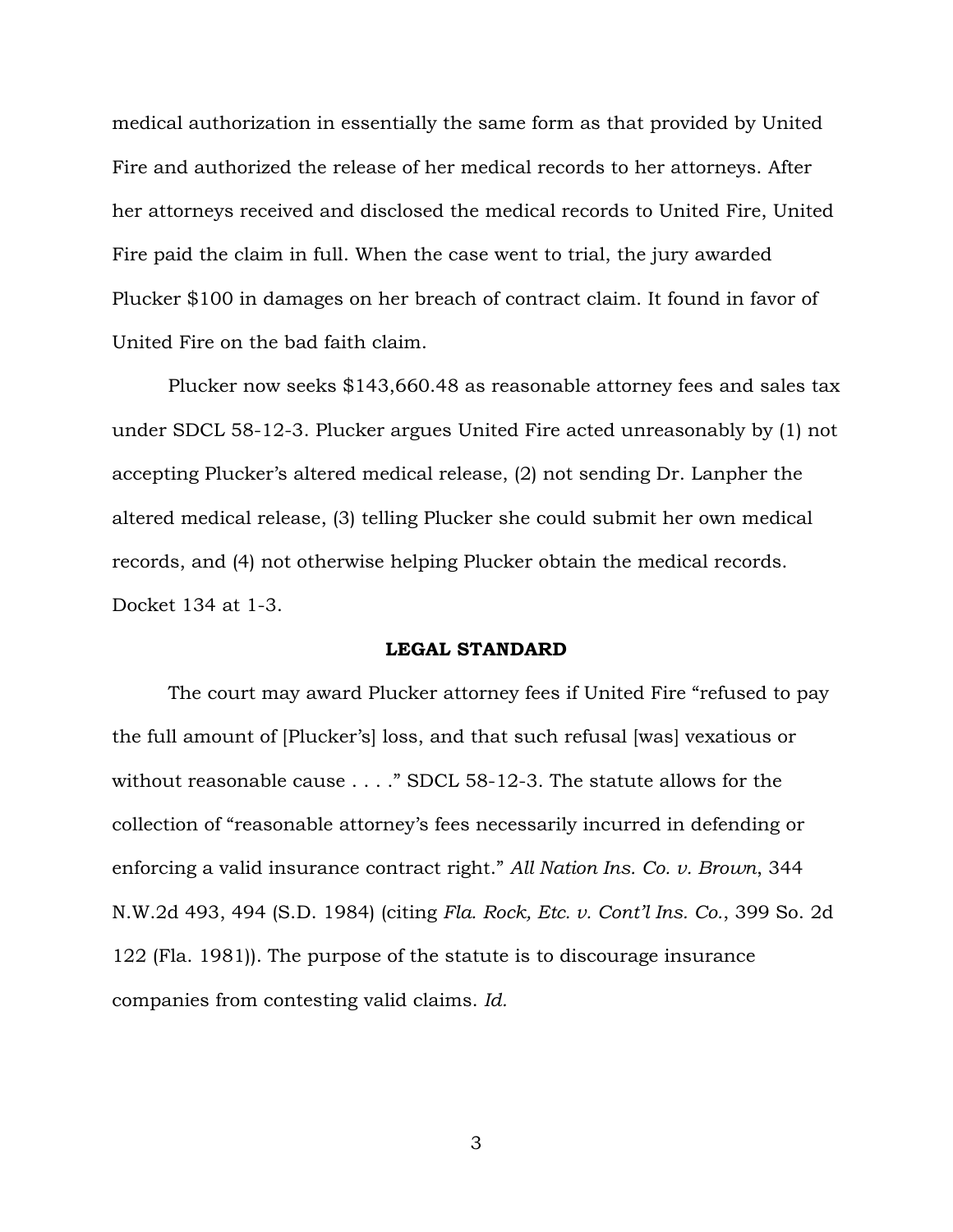#### **DISCUSSION**

To prevail on her motion for attorney's fees, Plucker must prove three elements: (1) United Fire refused to pay the full amount of Plucker's loss; (2) United Fire's refusal to pay Plucker's claims was vexatious or without reasonable cause; and (3) Plucker's legal fees are a reasonable charge for the "work performed to enforce the insurance contract claim." *Biegler v. Am. Family Mut. Ins. Co.*, 621 N.W.2d 592, 606 (S.D. 2001) (citing *Isaac v. State Farm Mut. Auto. Ins. Co.*, 522 N.W.2d 752 (S.D. 1994); *Brooks v. Milbank Ins. Co.*, 605 N.W.2d 173 (S.D. 2000)). Here, Plucker has failed to prove the second element—that United Fire's refusal to pay Plucker's claims was vexatious or without reasonable cause.

 During trial, both parties agreed that United Fire had a right to obtain Plucker's medical records before paying her medical bills. This is a standard practice in the insurance industry. The South Dakota Supreme Court has explained that if there is a reasonable basis for not paying an insured's claim, the insurance company is not in violation of SDCL 58-12-3. *See Howie v. Pennington Cty*, 563 N.W.2d 116, 118-19 (S.D. 1997). Here, United Fire attempted to process Plucker's claim by having her sign a medical authorization that would give United Fire access to her medical records. As an alternative to signing the medical authorization, United Fire told Plucker she could submit her medical records directly to United Fire. Plucker took neither course of action until she brought suit. Because United Fire had a right to review Plucker's medical records, United Fire did not act in violation of SDCL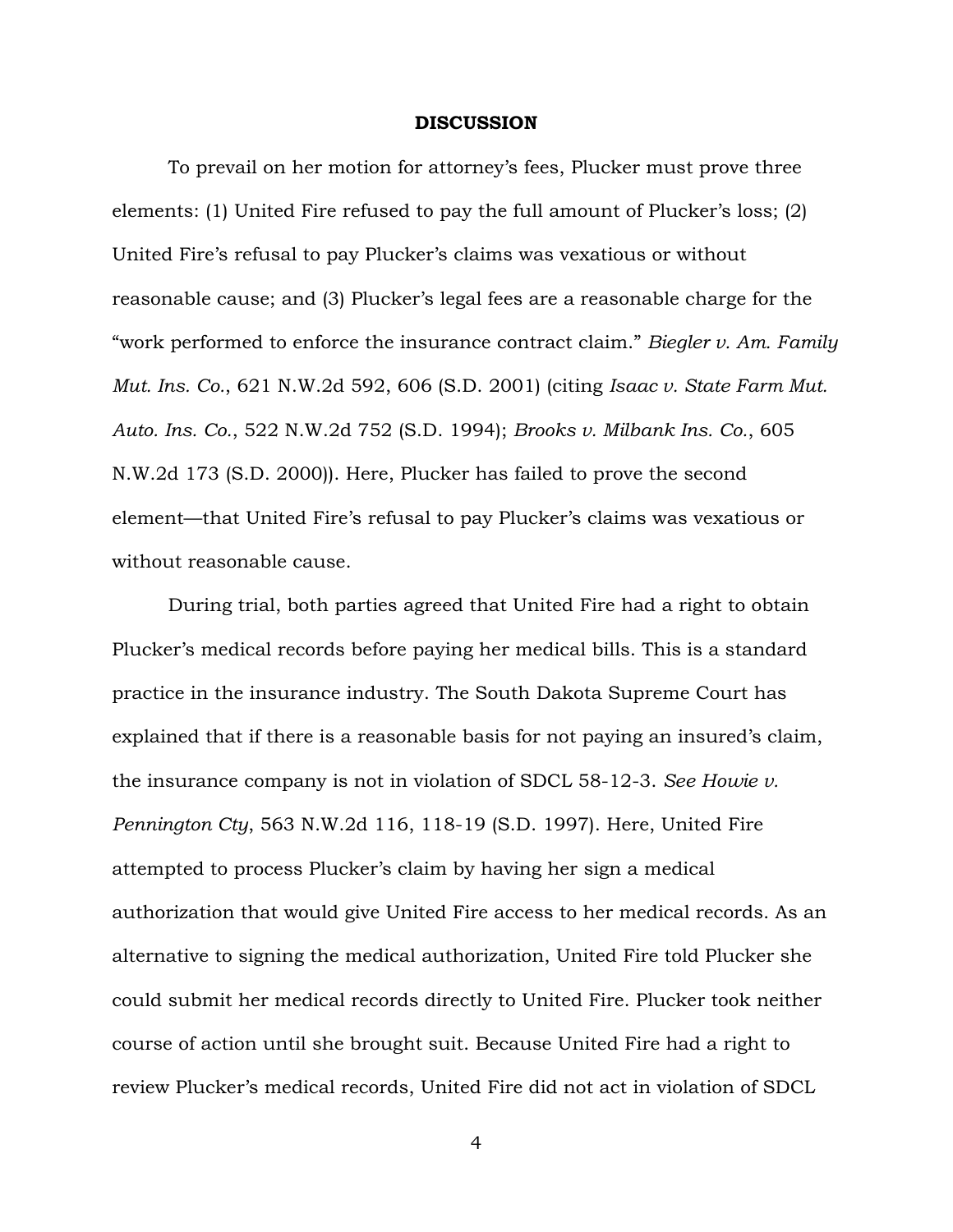58-12-3 by refusing to pay Plucker's claim until it had copies of Plucker's medical records.

Plucker primarily relies on five South Dakota Supreme Court cases<sup>1</sup> to support her motion for attorney's fees; however, each case is distinguishable because United Fire's conduct did not rise to the same level of culpability as the defendants in the other cases. The first case Plucker cites is *Lewis v. State Department of Transportation*, 667 N.W.2d 283 (S.D. 2003). In *Lewis*, the South Dakota Department of Transportation denied plaintiff's medical claim for the replacement of his veneers after a metal box struck him in the face. *Id.* at 285, 291. The South Dakota Supreme Court reasoned that the denial was without reasonable cause because the claim administrator gave "inconsistent justifications" for denying the plaintiff's claim and because the administrator did not provide a medical opinion to contradict the plaintiff's doctor. *Id.* at 291- 292. Here, United Fire's response and actions remained consistent throughout the handling of Plucker's claim. United Fire repeatedly explained that it needed to receive Plucker's medical records before it could pay her claim. United Fire also did not dispute that Plucker was injured. Rather, United Fire did not pay Plucker's medical bills because it did not have copies of Plucker's medical records. Thus, Plucker's claim is distinguishable from *Lewis*.

 $\overline{a}$ 

<sup>1</sup> *Lewis v. State Dep't of Transp.*, 667 N.W.2d 283 (S.D. 2003); *Biegler v. Am. Family Mut. Ins. Co.*, 621 N.W.2d 592 (S.D. 2001); *Sawyer v. Farm Bureau Mut. Ins. Co.*, 619 N.W.2d 644 (S.D. 2000); *Isaac v. State Farm Mut. Auto. Ins. Co.*, 522 N.W.2d 752 (S.D. 1994); *Eldridge v. Nw. G. F. Mut. Ins. Co.*, 221 N.W.2d 16 (S.D. 1974).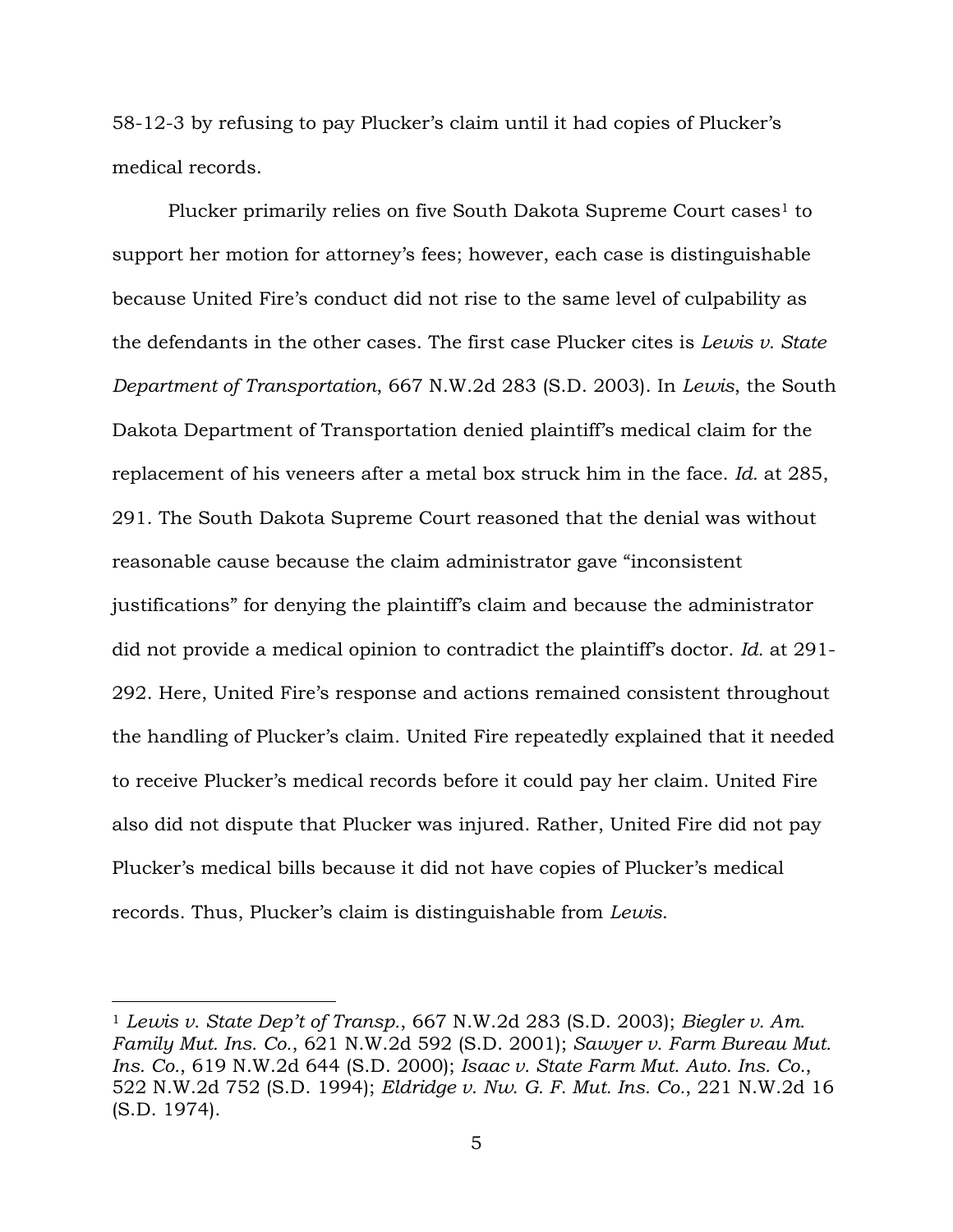Plucker also argues that her claim is similar to the plaintiff's claim in *Biegler v. American Family Mutual Insurance Co.*, 621 N.W.2d 592 (S.D. 2001), where the defendant insurance company "did everything it could to put off, and thereby deceive, [the insured] even though it knew that it had an obligation to defend [the insured]." *Id.* at 607. In *Biegler*, the insurance company denied it had a duty to provide a defense for its insured even though the insurance company knew the policy stated otherwise. *Id.* Here, United Fire did not make a similar denial. United Fire did not tell Plucker her treatments with Dr. Lanpher would not be covered under her policy. Instead, United Fire requested Plucker's medical records to process her claim. United Fire's conduct is not equivalent to that of the defendant in *Biegler*.

 Plucker also cites *Sawyer v. Farm Bureau Mutual Insurance Co.*, 619 N.W.2d 644 (S.D. 2000). In *Sawyer*, agents of the defendant insurance company discussed how to undervalue plaintiff's losses, how to make plaintiff appear fraudulent, whether they could use an allegation that plaintiff's wife was committing adultery, and their need to minimize a paper trail. *Id.* at 652. Plucker produced no evidence at trial that United Fire engaged in similar egregious behavior.

 Next, Plucker argues *Isaac v. State Farm Mutual Automobile Insurance Co.*, 522 N.W.2d 752 (S.D. 1994), is a sufficient basis for awarding her attorney fees. In *Isaac*, the plaintiff was involved in a car accident with another driver. *Id.* at 754. Defendant insurance company denied plaintiff's claim for benefits and insisted that the other driver was responsible for plaintiff's injuries, even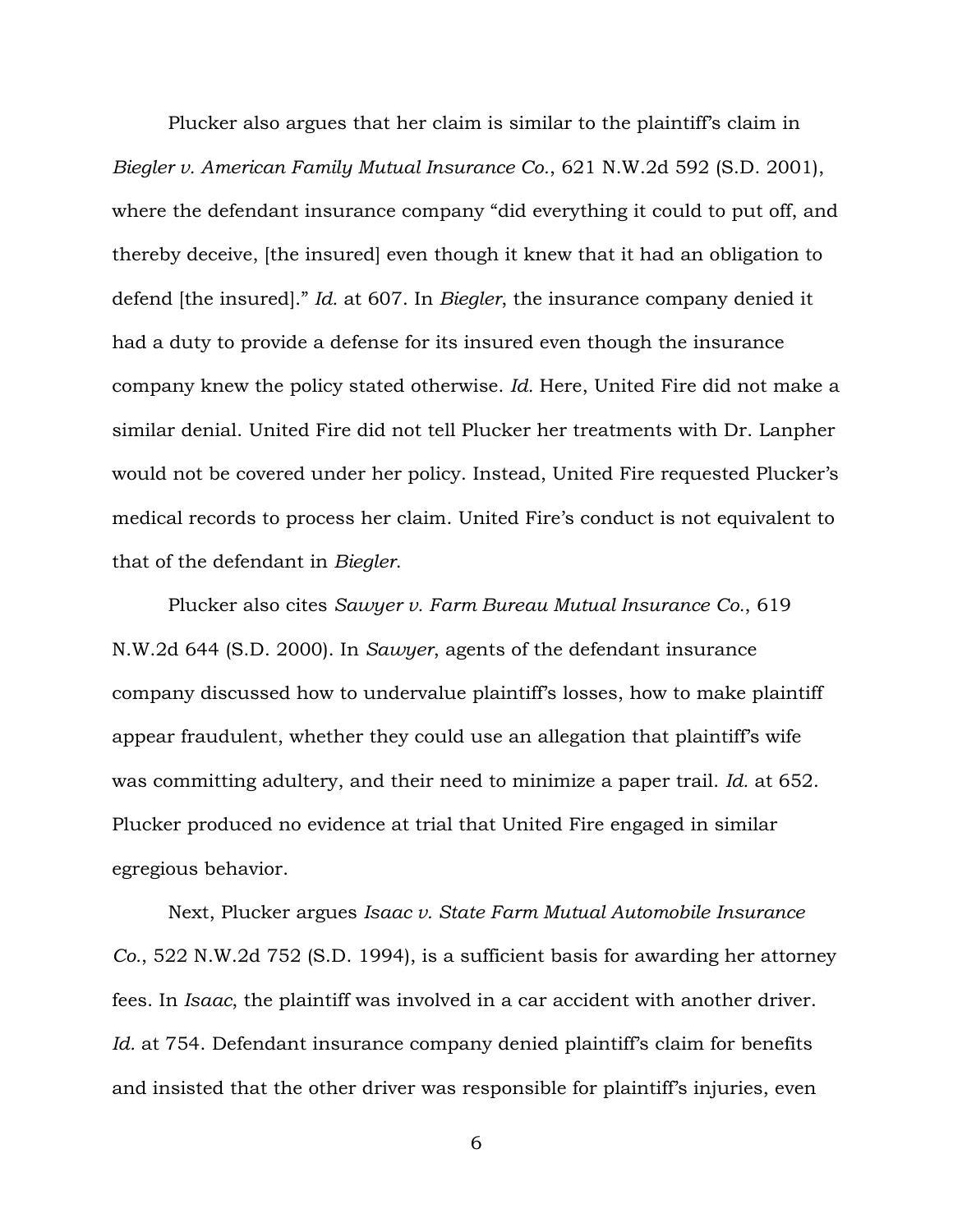though plaintiff had uninsured motorist coverage. *Id.* The South Dakota Supreme Court summarized the case by saying that "State Farm delayed in investigation, settlement and evaluation for years." *Id.* at 763. State Farm also refused to pay amounts clearly owed under the policy unless the plaintiff dismissed her bad faith claim against the defendant. *Id.* Here, none of United Fire's actions reach the same level of seriousness as the actions taken by State Farm. Once United Fire received Plucker's medical bills, United Fire started processing Plucker's claim. Although Plucker argued at trial that United Fire told her the claim could not be subrogated to collect from the semi-truck driver, United Fire did not attempt to deny coverage for this reason. United Fire's actions are not similar to State Farm's.

 Finally, Plucker relies on *Eldridge v. Northwest G. F. Mutual Insurance Co.*, 221 N.W.2d 16 (S.D. 1974). In *Eldridge*, plaintiff reported damage to his home. *Id.* at 17-20. Defendant insurance company had someone assess the damage to the home, but before repairs were completed, the home sustained further damage. *Id.* Defendant refused to conduct a second assessment. *Id.* The South Dakota Supreme Court upheld an award of attorney's fees because "there was no adequate, good faith investigation of plaintiff's claim of additional storm damage to his home." *Id.* at 22. Here, again, United Fire did not dispute that Plucker sought treatment for her injuries stemming from the accident. United Fire did not attempt to reduce or limit the medical bills Plucker submitted. Rather, United Fire simply tried to gain access to Plucker's medical records so it could process her claim.